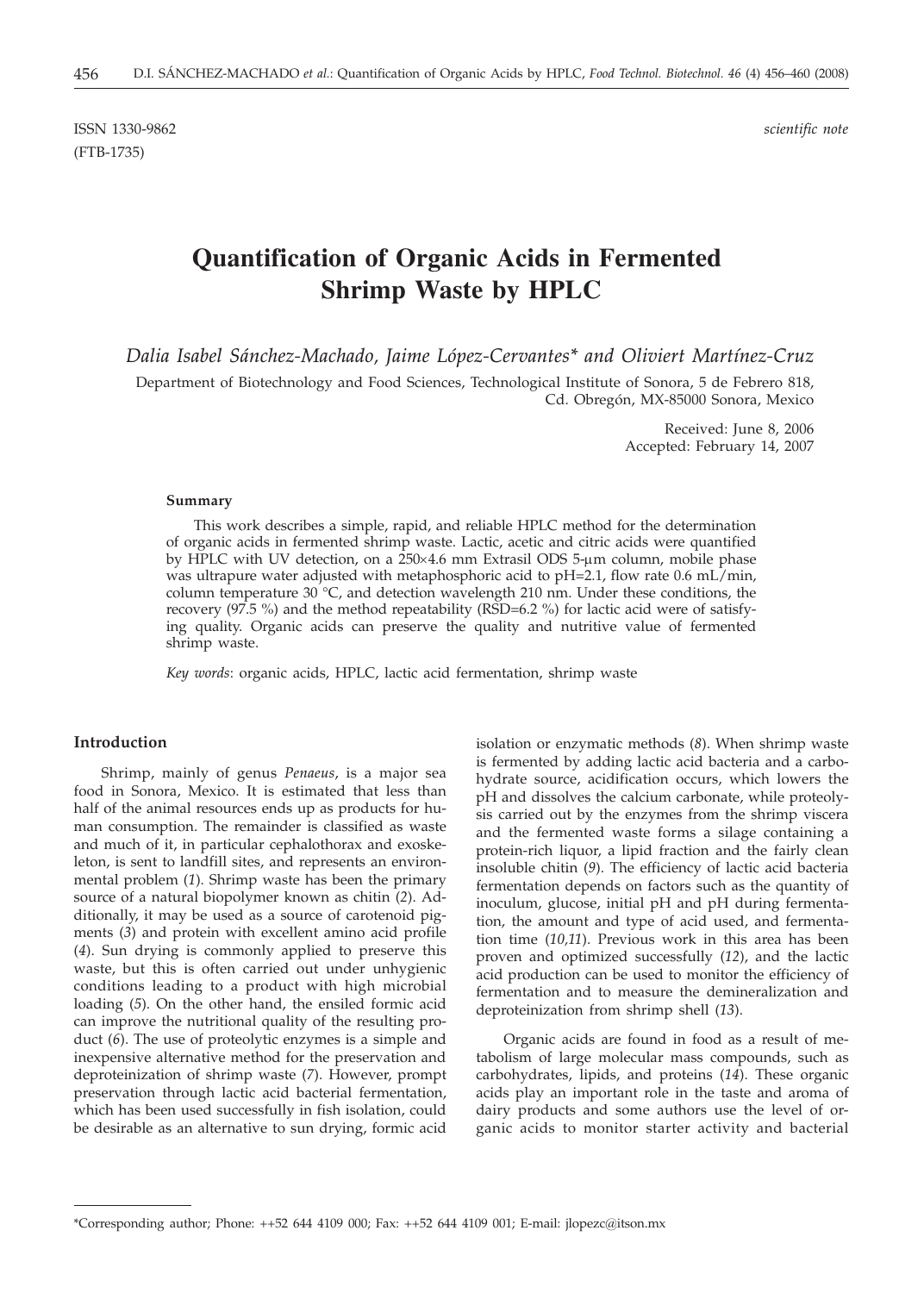growth. Additionally, these acids can indicate the kind of fermentation (*15*). A commonly used method for the determination of acid content is alkaline titration using an appropriate visual indicator. However, the titration methods are generally not selective nor sufficiently sensitive or precise to detect a small acid content (*16*). To avoid these problems, gas chromatography and high- -performance liquid chromatography (HPLC) methods have gained importance in organic acid analysis. Because of the speed, selectivity, sensitivity, reliability, and simple sample preparation methods involved in HPLC, these are the most widely used techniques. HPLC has been used with refractive index (*17*), UV detection (*18– 25*), and pulsed electrochemical detection (*16*). Today, the reversed phase HPLC methods are very popular in food analysis; however, the available information on the organic acid content in samples of fermented shrimp waste is very limited (*26*).

Here, we report an HPLC-UV procedure to determine the mass fraction of organic acids in fermented shrimp waste, with the aim of monitoring the lactic acid fermentation during chitin production.

#### **Materials and Methods**

# *Reagents and chemicals*

Standards of the lactic, acetic and citric acids were purchased from Supelco (Bellefonte, PA, USA). Metaphosphoric, citric, acetic and lactic acids, and sodium hydroxide were obtained from Productos Químicos Monterrey (Monterrey, N.L., Mexico). Ultrapure water was prepared using a NANOpure Diamond UV system (Barnstead International, Dubuque, IA, USA). All reagents used were of analytical grade.

#### *Standards and quantification*

Standard stock solutions of lactic acid (5.4 mg/mL), acetic acid (6.8 mg/mL) and citric acid (5.2 mg/mL) were prepared in ultrapure water and stored at 4 °C. The purity of all the reference standards was  $\geq 99.9$  %. Working solutions were prepared from these solutions and diluted with ultrapure water prior to analysis. For determination of lactic, acetic and citric acids in liquor fraction, the stock solution was analyzed together with the samples in all cases, and the quantification of the three analytes was performed building the calibration curves described in Table 1. All samples were analyzed in duplicate.

Table 1. Calibration parameters for the different organic acids analyzed

| Organic acid | $\gamma/(\mu g/mL)$ | Equation             | $R^2$  |
|--------------|---------------------|----------------------|--------|
| Lactic       | $4.3 - 5400$        | $y=1356.9x+1977.4$   | 0.9992 |
| Acetic       | $5.4 - 6840$        | $y=1075.9x+102564.7$ | 0.9994 |
| Citric       | $4.1 - 5160$        | $y=2081.9x+9748.2$   | 0.9997 |

x=γ/(μg/mL); y=peak area; R<sup>2</sup>=determination coefficient

#### *Production of fermented shrimp waste*

Shrimp (*Penaeus* spp.) waste (heads and cephalothorax) samples were collected from local shrimp processing factories in South Sonora, Mexico. The waste was packed in plastic bags and stored at –20 °C before analysis. Slightly thawed minced waste (500 g) was placed into 1000-mL glass flasks and mixed with 10 % (by mass) cane sugar and 5 % (by volume per mass) commercial inoculum (absorbance *A*=1.7, measured at 535 nm), stirred, and incubated in a water bath at 30 °C for 36 h. At the start of the fermentation the pH was adjusted to 6.0 with 2 M citric acid or 5 M acetic acid or 5 M lactic acid. The pH of the extract obtained during fermentation was measured in 10 mL of the sample using a potentiometer (Corning 340, NY, USA). In preliminary assays, the fermentation was conducted with and without constant stirring to examine its possible effects on chitin extraction. Based on that, the fermentation was carried out with continuous stirring. The silage was centrifuged at  $6440 \times g$  for 15 min at 5 °C to obtain a chitin--rich fraction (sediment), the protein-rich liquor, and the lipid fraction. The protein-rich liquor (aqueous phase) was separated, and stored at 4 °C.

#### *HPLC equipment*

The equipment used in this research was an HPLC- -UV system (GBC Scientific Equipment, Dandenong, Australia) equipped with an auto injector LC1650, an on-line solvent degasser LC1460, a system controller WinChrom, a pump LC1150, a column oven LC1150, a 20-µL injection loop (Rheodyne, Cotati, CA, USA), and a photodiode array detector LC5100.

#### *Chromatographic conditions*

Chromatographic analysis was performed using an analytical SS Exil ODS column  $(25×0.4 \text{ cm } i.d.)$  with a particle size of  $5 \mu m$  (SGE Analytical Science, Dandenong, Australia). The analyses were carried out isocratically at a flow rate of 0.6 mL/min, employing as mobile phase water adjusted to pH=2.1 with metaphosphoric acid. The column was thermostated at 30 °C. Injection volume was 20 µL. Organic acids were detected at 210 nm. Lactic, acetic and citric acids were identified by retention and spectral data. The total time between injections was 45 min.

#### *Sample preparation*

Fermented samples were collected from laboratory batches of 500 g. Centrifugation was used to separate the aqueous phase (protein-rich liquor) from the sediment (chitin-rich fraction) and the lipid fraction. The upper phase (solid lipid fraction) was separated manually and aqueous phase was drained off, after that 2 mL of aqueous extract were placed in a volumetric flask and diluted to 25 mL with ultrapure water and sonificated for 2 min. The clear extract obtained was kept at –20 °C until analysis. This solution was filtered through a 0.45- -mm cellulose acetate membrane, and finally, it was injected directly into the chromatograph.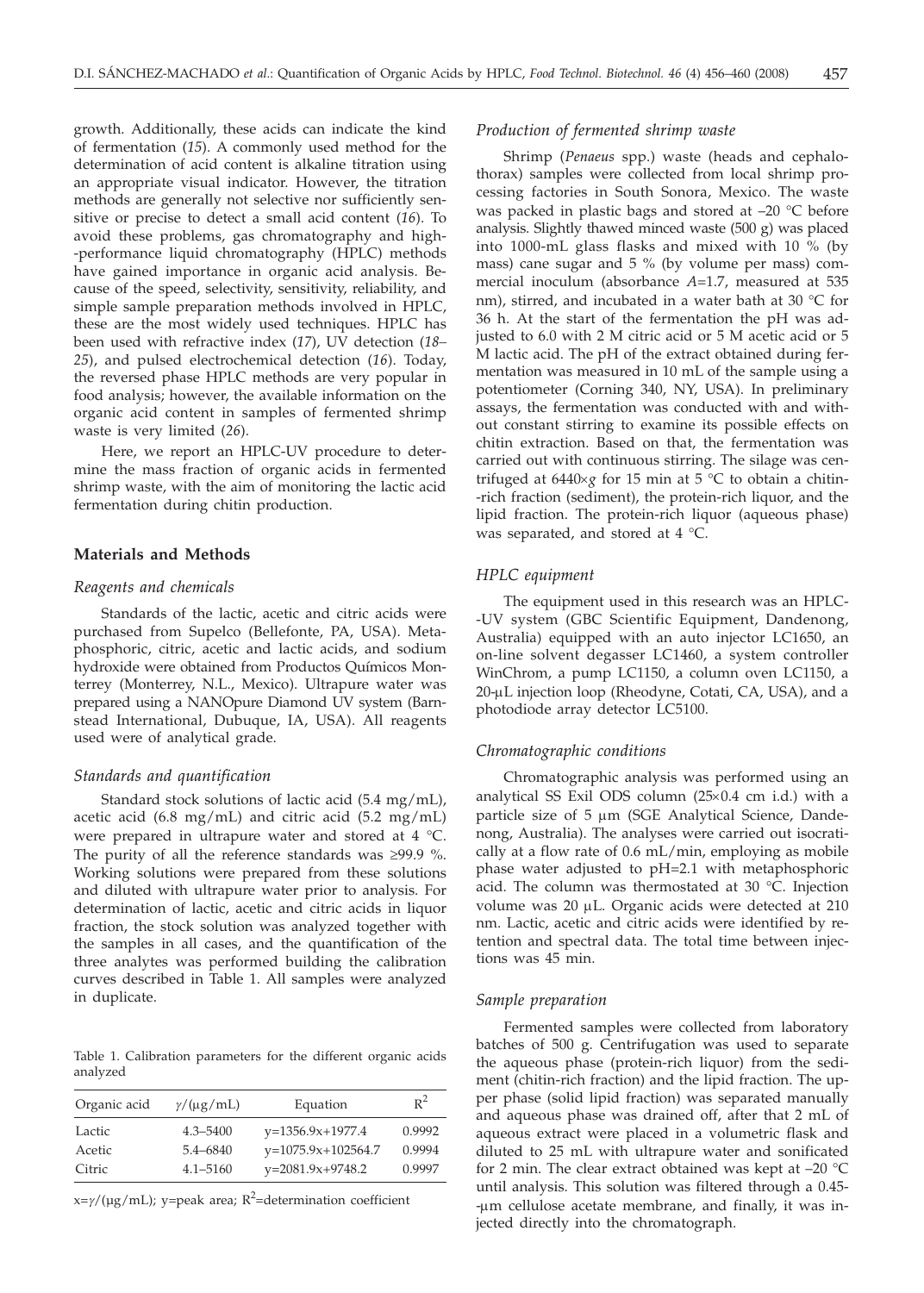We determined the water content of the aqueous extract obtained during the fermentation from shrimp waste by weighing the fraction before and after drying the fraction to a constant mass in an oven at 100 °C.

#### *Statistical analysis*

For statistical analyses, the computer program used was SPSS 11.0 for Windows (SPSS Inc., Chicago, IL, USA). The relative standard deviation (RSD) is the ratio of standard deviation to average value expressed as percentage.

#### **Results and Discussion**

The current methodology has been developed to overcome deficiencies in other published methods, particularly when measuring lactic acid. As noted in the Introduction section, traditionally, lactic acid is measured by two methods: titration and HPLC. Because of the simplicity of the method, titration is most commonly used, but it is inaccurate. On the other hand, in order to know the exact mass fraction of a specific acid, the HPLC method has been selected. In our laboratory, it is necessary to know the fermentation pattern of the shrimp waste; due to this we have studied a versatile and rapid HPLC methodology to analyze organic acids, mainly lactic acid from shrimp waste during fermentation.

# *Presence of organic acids in the fermented shrimp waste*

There have been several studies published about lactic fermentation of shrimp waste, regarding the conditions for the extraction of chitin, astaxanthin and protein, but the differences between the diverse methods are rather insignificant (*3,10,13*). As noted in the Materials and Methods section, before fermentation, the pH of the samples was adjusted initially to 6.0 with different acids (acetic, citric or lactic) to avoid the growth of spoilage microorganisms and obtain a fermented shrimp waste of good quality. In addition, in this work homofermentative lactic acid bacteria were used as a commercial inoculum to ensure the rapid acidification of shrimp waste (*12*). The pH of the fermented shrimp waste silage dropped from 7.23 to 4.33 in the first 28 h. The rapid and sharp drop in the pH values indicated good fermentation of the shrimp waste. This pH value is within the recommended values for successful fermentation (pH=4.4 to 4.8) (*5,11,13,27*).

In preliminary experiments, acidified samples were analyzed at different times during fermentation, and all the samples had lactic acid as the main acid. In addition, the samples showed acetic or citric acids as minor components used for adjusting the pH. Acids in the samples were identified by comparison of retention times and the UV absorption spectra with those obtained from the corresponding standards. For determination of retention times, the reference standards were injected both individually and as a mixture. An example of an HPLC separation of the organic acids from fermented shrimp waste is shown in Fig. 1a (citric acid was not detected in this sample), while Fig. 1b shows the HPLC separation



**Fig. 1.** HPLC chromatograms of: a) a mixture of standard solutions of organic acids, b) sample of an extract from fermented shrimp waste acidified with acetic acid. Peaks identified: (1) lactic acid, (2) acetic acid, and (3) citric acid

of standard solution. Peaks were observed at (8.057±0.06) min for lactic acid, (8.81±0.06) min for acetic acid, and  $(11.42\pm0.13)$  min for citric acid, for an average of 10 injections.

#### *Sample preparation*

There have been many studies published about conditions for extracting organic acids from different fermented food (*15,20,21,24*). For fermented shrimp waste, very little information is available in this area (*12*). To determine optimal sample amounts, preliminary assays were performed with 0.5, 1.0 and 2.0 mL of extract per 25 mL of ultrapure water with different time lengths of sonification (0, 1, 2 and 4 min). The process indicated that acceptable results are achievable with 2 mL of extract in 25 mL of ultrapure water and 2 min of sonification.

#### *Method validation*

It was observed from the preliminary results that lactic acid was the main organic acid produced during the fermentation, and we have chosen it to study the reproducibility and accuracy of the method.

Table 1 shows the linearity of standard curves expressed in terms of the determination coefficient  $(R^2)$ from plots of the integrated peak area *vs*. concentration of the standard  $(\mu g/mL)$ . These equations were obtained from standard solutions of four different concentrations, selected as representatives of the range of concentrations in the aqueous extract from shrimp waste hydrolysate. Calibration curves were linear for all the organic acids investigated. Method reproducibility (between-run pre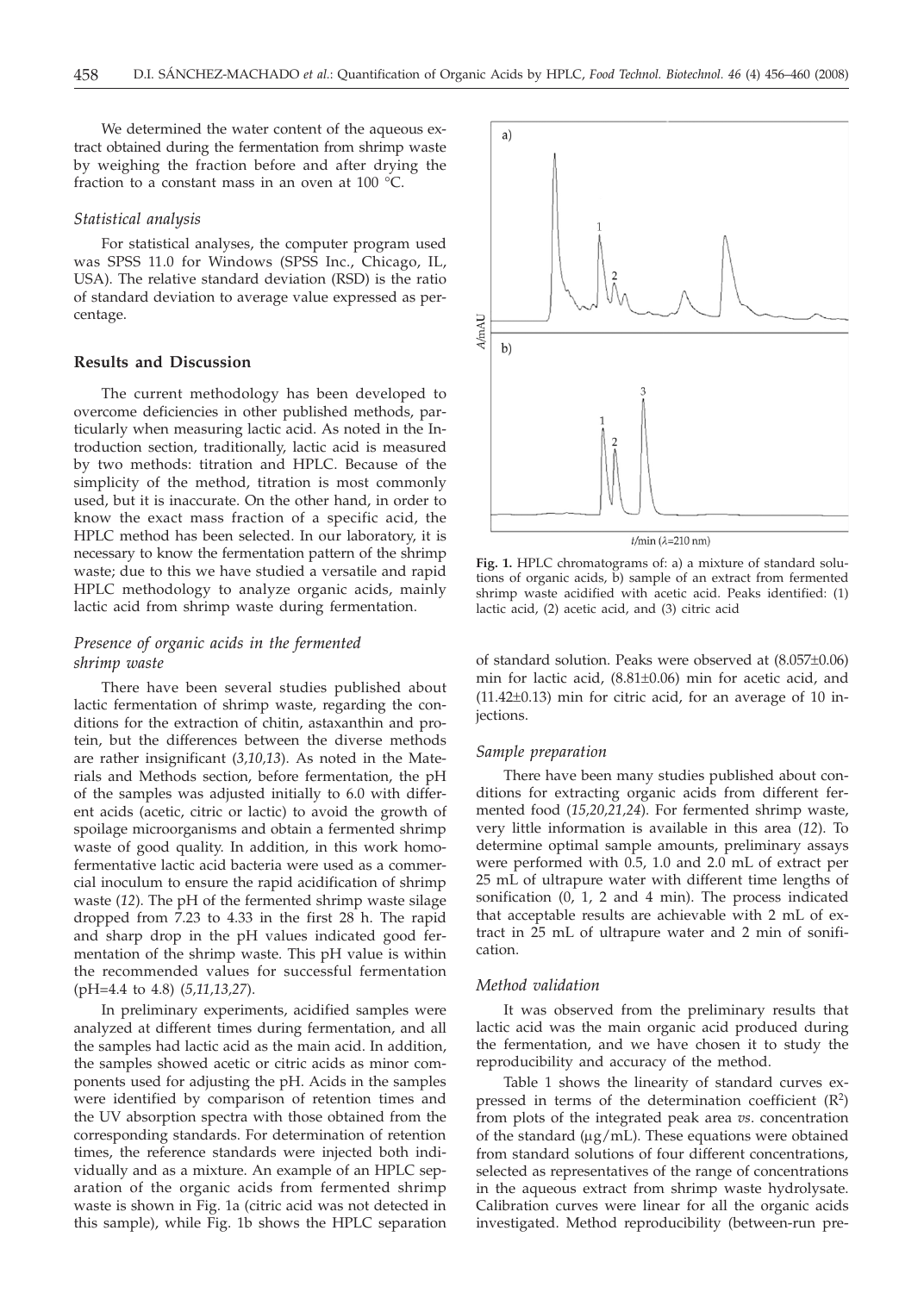cision) for lactic acid was good (extraction and analysis of a single aqueous extract from fermented shrimp waste sample was tested 8 times, in each case with 2 sample injections, relative standard deviation RSD=6.2 %, and the average value was 246.8 mg lactic acid/g dry mass), which is sufficient for routine analysis of this acid in quality control laboratories. Accuracy was estimated by means of recovery assays. The recovery of the method was evaluated by the analysis of 8 samples from aqueous extract, which were spiked with a known mass fraction of lactic acid (377.1 mg/g dry mass) before extraction and quantitation. In the spiked samples, the mass fraction of lactic acid was approx. 614.7 mg/g dry mass, and the obtained value of 97.5 % (RSD=2.4 %) was good, considering the concentration and type of analyte. Determination of the detection limit for lactic acid (three times the basis of signal-to-noise ratio) was 1 μg/mL. It is not possible to compare these results with other works, because this is the first time that a study has been carried out on aqueous extract from fermented shrimp waste.

# *Mass fractions of lactic, acetic and citric acids in aqueous extract from fermented shrimp waste*

The practical applicability of the method was assessed by the analysis of 18 samples from aqueous extract obtained from different batches of fermented shrimp waste during monitoring of fermentation (Table 2). There was a wide range of organic acid mass fractions; for example, lactic acid ranged from a few  $mg/g$  to about 200 and 300 mg/g of dry mass in the last part of fermentation. This common pattern was present in all samples; lactic acid mass fraction increased after 8 h of fermentation, but the other acids showed higher mass fractions for only 4 h and then declined through the rest of the

Table 2. Lactic, acetic and citric acid mass fractions in fermented shrimp waste

| Batch          | $w/(\mu g/g)$ dry mass) |             |             |  |
|----------------|-------------------------|-------------|-------------|--|
| acidified with | Lactic acid             | Acetic acid | Citric acid |  |
| Acetic acid    | 12.2                    | 17.5        | N.D.        |  |
|                | 15.9                    | 57.3        | N.D.        |  |
|                | 210.5                   | 5.0         | N.D.        |  |
|                | 12.2                    | 24.2        | N.D.        |  |
|                | 39.4                    | 13.2        | N.D.        |  |
|                | 78.1                    | 22.9        | N.D.        |  |
| Lactic acid    | 130.6                   | N.D.        | N.D.        |  |
|                | 163.2                   | N.D.        | N.D.        |  |
|                | 302.6                   | N.D.        | N.D.        |  |
|                | 154.2                   | N.D.        | N.D.        |  |
|                | 234.6                   | N.D.        | N.D.        |  |
|                | 338.0                   | N.D.        | N.D.        |  |
| Citric acid    | 125.0                   | N.D.        | 92.7        |  |
|                | 159.4                   | N.D.        | 16.5        |  |
|                | 255.6                   | N.D.        | 5.4         |  |
|                | 9.1                     | N.D.        | 75.9        |  |
|                | 5.4                     | N.D.        | 4.5         |  |
|                | 264.5                   | N.D.        | 23.4        |  |

N.D.=not detected

fermentation. Likewise, acetic and citric acids were only detected in the samples acidified with these acids. The acetic acid mass fraction ranged from 5.0 to 57.3 mg/g dry mass, and the citric acid mass fraction ranged from 5.4 to 92.7 mg/g of dry mass. In relation to this, lactic acid has been reported in the range from 85 to 177 mg/g dry mass for grass silages (*28*), 60.0 to 71.2 g/100 g for delignified cellulosic material (*29*), and 62.7 mg/g wet basis for shrimp waste silage (*12*).

# **Conclusions**

This work enables the implementation of an easy and reliable methodology for lactic, acetic and citric acid analysis in extracts of fermented shrimp waste. In addition, the proposed procedure can be used in routine analysis of fermented foods. Our results reveal a variation in lactic acid mass fraction during the processing of this waste. Organic acids can preserve the quality and nutritive value of fermented shrimp waste.

## *Acknowledgements*

This work was financed under project no. ITSON- -EXB-35 from Program of Professor's Improvement from the Public Education Department (PROMEP). Michael A. Bryan, MBA and Native English professor, offered suggestions and improvements in the wording of this manuscript.

## **References**

- *1.* M. Healy, A. Green, A. Healy, Bioprocessing of marine crustacean shell waste, *Acta Biotechnol. 23* (2003) 151–160.
- *2.* A. Percot, C. Viton, A. Domard, Characterization of shrimp shell deproteinization, *Biomacromolecules, 4* (2003) 1380– 1385.
- *3.* R. Armenta-López, I.L. Guerrero, S. Huerta, Astaxanthin extraction from shrimp waste by lactic fermentation and enzymatic hydrolysis of the carotenoprotein complex, *J. Food Sci. 67* (2002) 1002–1006.
- *4.* J. López-Cervantes, D.I. Sánchez-Machado, J.A. Rosas- -Rodríguez, Analysis of free amino acids in fermented shrimp waste by high-performance liquid chromatography, *J. Chromatogr. A, 1105* (2006) 106–110.
- *5.* O.A. Fagbenro, Preparation, properties and preservation of lactic acid fermented shrimp heads, *Food Res. Int. 29* (1996) 595–599.
- *6.* L.C. Nwanna, Nutritional value and digestibility of fermented shrimp head waste meal by African catfish *Clarias gariepinus*, *Pak. J. Nutr. 2* (2003) 339–345.
- *7.* N. Gagné, B.K. Simpson, Use of proteolytic enzymes to facilitate the recovery of chitin from shrimp wastes, *Food Biotechnol. 7* (1993) 253–263.
- *8.* G.M. Hall, S. De Silva: Lactic Acid Fermentation of Scampi (*Penaeus monodon*) Waste for Chitin Recovery. In: *Advances in Chitin and Chitosan*, C.J. Brine, P.A. Sandford, J.P. Zikakis (Eds.), Elsevier Applied Science, London, UK (1992) pp. 633–668.
- *9.* G. Legarreta, Z. Zakaria, G.M. Hall: Lactic Fermentation of Prawn Waste: Comparison of Commercial and Isolated Started Cultures. In: *Advances in Chitin Science*, *Vol. 1*, A. Domard, C. Jeuniaux, R. Muzzarelli, G. Roberts (Eds.), Jacques André, Lyon, France (1996) pp. 399–406.